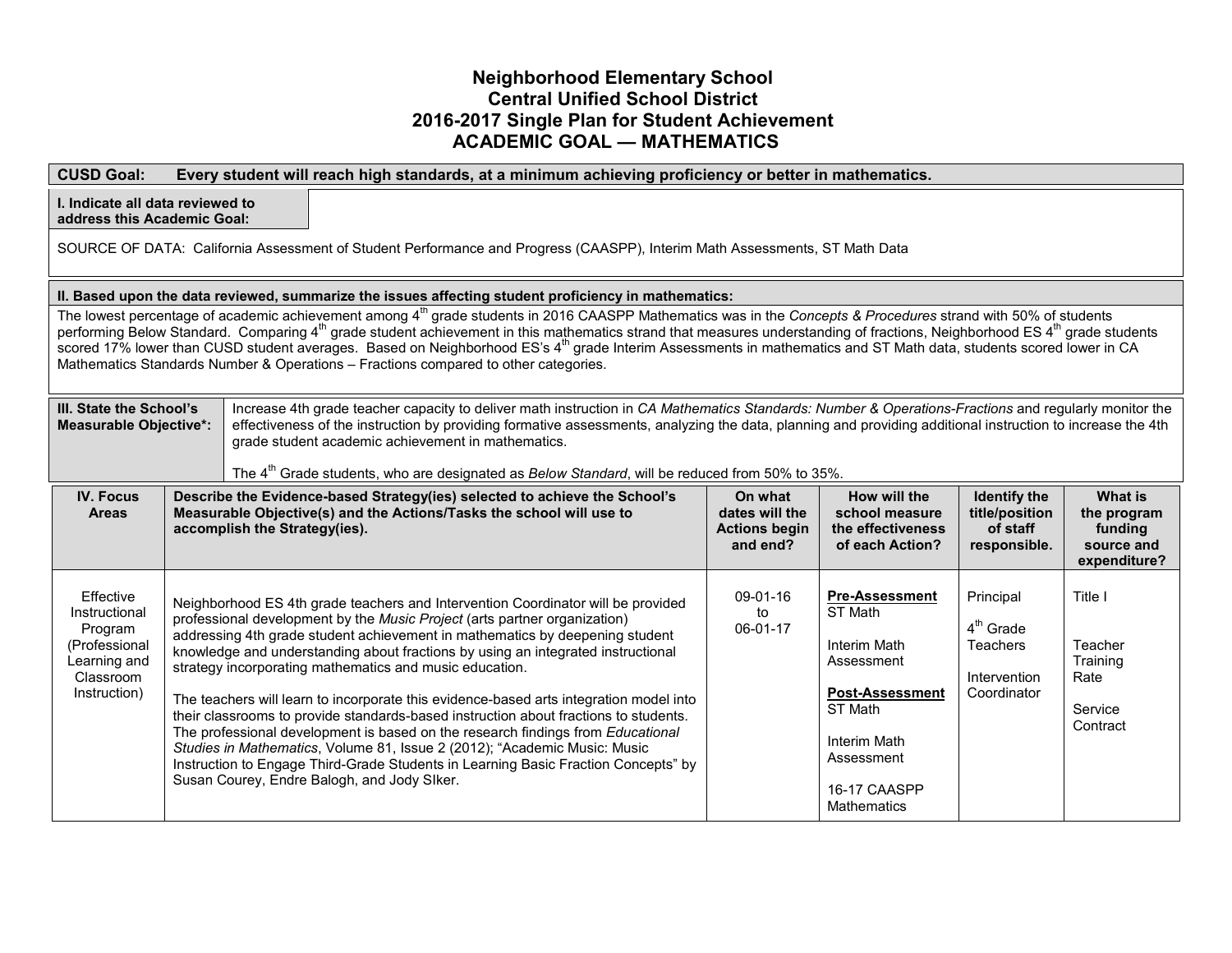### **Rural High School Desert Unified School District 2016-2017 Single Plan for Student Achievement CULTURE and CLIMATE GOAL — PARENT ENGAGEMENT**

### **DUSD Goal: To involve our parents, families, and community stakeholders as direct partners in the education of all students.**

# **I. Indicate all data reviewed to**

**address this Academic Goal:**

SOURCE OF DATA: 2015-16 Parent/Guardian Attendance Sign-In sheets for Back-to-School night, Open House, SSC meetings, ELAC meetings, Coffee-With-The-Principal meetings

#### **II. Based upon the data reviewed, summarize the issues affecting suspension/expulsion and non-cognitive skills:**

Data analysis of sign-in sheets demonstrates that only 32.6% to 39.4% of adult representatives (parent or designated guardian for each student) attended school events or meetings. Even fewer attended and participated at ELAC meetings (31.4%). Lack of parental involvement limits the staff's ability to partner and work collaborative with parents to best serve the academic, social/emotional needs of each student. During 15-16, the school created more parent meetings, but this action did not increase parent involvement. Data demonstrated that the same parents participated with the increased number of meetings/events.

| III. State the School's<br><b>Measurable Objective*:</b>                                                                                     | Parent attendance at the following meetings will be increased by 30-40%:<br>Open House: 32.6% →62.6%<br>ELAC meetings: $39.4\% \rightarrow 79.4\%$<br>Back-to-School Night: $33.4\% \rightarrow 73.4\%$                                                                                                                                                                                                                                                                                                                                                                                                                                                                                                                                                                                                                                                                                                                                                                                                                                                                                                                               |                                                           |                                                                                                                                                                |                                                                                                                    |                                                                                                                     |  |  |  |
|----------------------------------------------------------------------------------------------------------------------------------------------|---------------------------------------------------------------------------------------------------------------------------------------------------------------------------------------------------------------------------------------------------------------------------------------------------------------------------------------------------------------------------------------------------------------------------------------------------------------------------------------------------------------------------------------------------------------------------------------------------------------------------------------------------------------------------------------------------------------------------------------------------------------------------------------------------------------------------------------------------------------------------------------------------------------------------------------------------------------------------------------------------------------------------------------------------------------------------------------------------------------------------------------|-----------------------------------------------------------|----------------------------------------------------------------------------------------------------------------------------------------------------------------|--------------------------------------------------------------------------------------------------------------------|---------------------------------------------------------------------------------------------------------------------|--|--|--|
| <b>IV. Focus Areas</b>                                                                                                                       | Describe the Evidence-based Strategy(ies) selected to achieve the<br>School's Measurable Objective(s) and the Actions/Tasks the school<br>will use to accomplish the Strategy(ies).                                                                                                                                                                                                                                                                                                                                                                                                                                                                                                                                                                                                                                                                                                                                                                                                                                                                                                                                                   | On what<br>dates will<br>the Actions<br>begin and<br>end? | How will the school<br>measure the<br>effectiveness of<br>each Action?                                                                                         | <b>Identify the</b><br>title/position of<br>staff<br>responsible.                                                  | What is<br>the program<br>funding<br>source and<br>expenditure?                                                     |  |  |  |
| Increasing Parent<br>Engagement to Build<br>Parent Capacity and<br>Partnership to Support<br>Academic and Social /<br><b>Emotional Goals</b> | Back-To-School Night<br>Music, Dance, and Theatre teachers will provide with each class a mini info-<br>performance demonstrating student learning and expectations to parents.<br><b>ELAC Meetings</b><br>Dance, Music, Theatre, or Visual Arts teachers will provide a short student<br>performance or gallery walk to welcome parents to each meeting.<br>Open House<br>Student performances in Theatre, Music, and Dance will be occurring<br>throughout the evening of Open House at various locations on campus.<br>Students from Visual and Performing Arts classes significantly attract more<br>parents to attend a school activity, event or meeting by performing at the<br>school event or meeting. Once parents attend meeting, teachers and<br>administrators will strengthen their relationship with individual parents to<br>communicate effectively, regularly and provide relevant information to<br>parents at meetings. Rural HS is incorporating this evidence-based<br>strategy to increase parent engagement as demonstrated in Oklahoma A<br>Plus Schools: What the Research Tells Us 2002-2007, Barry, 2010. | $09 - 05 - 16$<br>To<br>06-02-17                          | <b>Pre-Assessment</b><br>$15 - 16$<br>Parent/Guardian<br>Attendance Sheets<br><b>Post-Assessment</b><br>$16-17$<br>Parent/Guardian<br><b>Attendance Sheets</b> | Assistant<br>Principal<br><b>Teachers</b><br>School Site<br><b>Council Members</b><br>Leadership Team<br>Principal | Title I Part A:<br>Parent<br>Involvement<br>Instructional<br><b>Materials</b><br>Supplies<br>Teacher<br>Hourly Rate |  |  |  |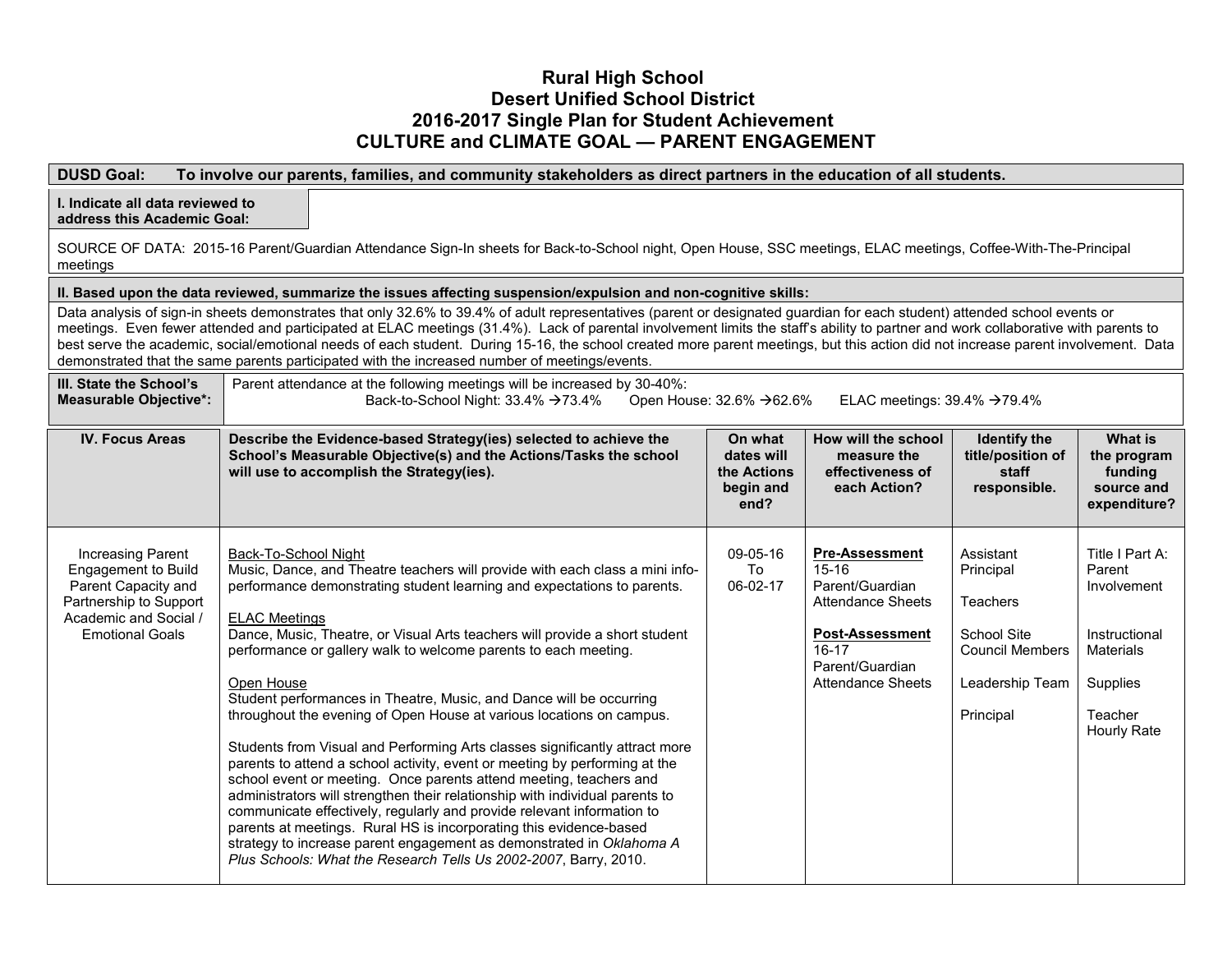### **Urban Elementary School Southern Unified School District 2016-2017 Single Plan for Student Achievement ACADEMIC GOAL — ENGLISH LANGUAGE ARTS**

| <b>SUSD Goal:</b><br>All students will attain proficiency or better in English Language Arts.                                                                                                                                                                                                                                                                                                                                                                                                                                                                                                                                                                                                                                                                                                                                                                                                                                                                                                                                                                                                                                                                                                                                   |                                                                                                                                                              |                               |                                                                                                                         |                                                                                                                                                                                                                                                                                                                                                                                                                                                                                                                                                                                                                                                                                                                                                                                                                                                                                                                                                                                            |  |                                                               |                                                                                                                                                                                                                 |                                                                                                                 |                                                                                                |
|---------------------------------------------------------------------------------------------------------------------------------------------------------------------------------------------------------------------------------------------------------------------------------------------------------------------------------------------------------------------------------------------------------------------------------------------------------------------------------------------------------------------------------------------------------------------------------------------------------------------------------------------------------------------------------------------------------------------------------------------------------------------------------------------------------------------------------------------------------------------------------------------------------------------------------------------------------------------------------------------------------------------------------------------------------------------------------------------------------------------------------------------------------------------------------------------------------------------------------|--------------------------------------------------------------------------------------------------------------------------------------------------------------|-------------------------------|-------------------------------------------------------------------------------------------------------------------------|--------------------------------------------------------------------------------------------------------------------------------------------------------------------------------------------------------------------------------------------------------------------------------------------------------------------------------------------------------------------------------------------------------------------------------------------------------------------------------------------------------------------------------------------------------------------------------------------------------------------------------------------------------------------------------------------------------------------------------------------------------------------------------------------------------------------------------------------------------------------------------------------------------------------------------------------------------------------------------------------|--|---------------------------------------------------------------|-----------------------------------------------------------------------------------------------------------------------------------------------------------------------------------------------------------------|-----------------------------------------------------------------------------------------------------------------|------------------------------------------------------------------------------------------------|
|                                                                                                                                                                                                                                                                                                                                                                                                                                                                                                                                                                                                                                                                                                                                                                                                                                                                                                                                                                                                                                                                                                                                                                                                                                 | I. Indicate all data reviewed to<br>address this Academic Goal:                                                                                              |                               |                                                                                                                         |                                                                                                                                                                                                                                                                                                                                                                                                                                                                                                                                                                                                                                                                                                                                                                                                                                                                                                                                                                                            |  |                                                               |                                                                                                                                                                                                                 |                                                                                                                 |                                                                                                |
|                                                                                                                                                                                                                                                                                                                                                                                                                                                                                                                                                                                                                                                                                                                                                                                                                                                                                                                                                                                                                                                                                                                                                                                                                                 | SOURCE OF DATA: California Assessment of Student Performance and Progress (CAASPP), Grade-level Team Formative Assessments, and Scholastic Reading Inventory |                               |                                                                                                                         |                                                                                                                                                                                                                                                                                                                                                                                                                                                                                                                                                                                                                                                                                                                                                                                                                                                                                                                                                                                            |  |                                                               |                                                                                                                                                                                                                 |                                                                                                                 |                                                                                                |
| II. Based upon the data reviewed, summarize the issues affecting student proficiency in English language arts:<br>From 2015-16 CAASPP, the following percentage of students performed Below Standard in the area of Reading: Demonstrating Understanding of Literary and Non-fictional Texts:<br>34% of 3 <sup>rd</sup> grade students<br>28% of 4 <sup>th</sup> grade students<br>33% of 5 <sup>th</sup> grade students.<br>As demonstrated by formative assessments developed by grade-level teams, students need assistance with reading comprehension by receiving additional instruction and support<br>with: 1) Understanding figurative language; and 2) Identifying details.<br>By June 20, 2017, the number of 3 <sup>rd</sup> , 4 <sup>th</sup> , and 5 <sup>th</sup> grade students who are performing at Below Standard in the area of Reading will be reduced<br>III. State the School's<br>by 14% longitudinally across grade levels.<br><b>Measurable Objective*:</b><br><b>Below Standard Percentage Targets:</b><br>16-17 $4^{\text{th}}$ Grade = 20% (15-16 $3^{\text{rd}}$ Grade = 34%)<br>16-17 $3^{rd}$ Grade = 20% (15-16 $2^{nd}$ Grade = NA)<br>16-17 $5^{th}$ Grade = 14% (15-16 $4^{th}$ Grade = 28%) |                                                                                                                                                              |                               |                                                                                                                         |                                                                                                                                                                                                                                                                                                                                                                                                                                                                                                                                                                                                                                                                                                                                                                                                                                                                                                                                                                                            |  |                                                               |                                                                                                                                                                                                                 |                                                                                                                 |                                                                                                |
| <b>IV. Focus</b><br><b>Areas</b>                                                                                                                                                                                                                                                                                                                                                                                                                                                                                                                                                                                                                                                                                                                                                                                                                                                                                                                                                                                                                                                                                                                                                                                                |                                                                                                                                                              | accomplish the Strategy(ies). |                                                                                                                         | Describe the Evidence-based Strategy(ies) selected to achieve the School's<br>Measurable Objective(s) and the Actions/Tasks the school will use to                                                                                                                                                                                                                                                                                                                                                                                                                                                                                                                                                                                                                                                                                                                                                                                                                                         |  | On what<br>dates will the<br><b>Actions begin</b><br>and end? | How will the<br>school measure<br>the effectiveness<br>of each Action?                                                                                                                                          | <b>Identify the</b><br>title/position<br>of staff<br>responsible.                                               | <b>What is</b><br>the program<br>funding<br>source and<br>expenditure?                         |
| Effective<br>Instructional<br>Program<br>(Professional<br>Learning and<br>Classroom<br>Instruction)                                                                                                                                                                                                                                                                                                                                                                                                                                                                                                                                                                                                                                                                                                                                                                                                                                                                                                                                                                                                                                                                                                                             | implemented:<br>$\bullet$                                                                                                                                    |                               | visual arts, theatre, and ELA.<br>ELA/visual arts and ELA/theatre.<br>instructional materials and artists in residence. | Urban Elementary School will provide $3rd - 5th$ grade students with integrated<br>instruction incorporating ELA and visual arts to improve student identification of<br>details in various texts to increase understanding of reading. They will also provide<br>integrated instruction incorporating ELA and theatre to increase student<br>understanding of figurative language and grammar structures to increase reading<br>comprehension. To achieve these strategies, the following tasks will be<br>Artists in residence and teachers will provide students direct instruction in<br>Artists in residence and teachers will plan/deliver lessons integrating<br>Grade-level teams will regularly review student formative data to analyze<br>impact of instruction, determining additional instruction needed to support<br>student learning and understanding of literary and non-fictional texts.<br>Funds will be used to support professional development, collaboration time, |  | $09-01-16$<br>to<br>06-20-17                                  | <b>Pre-Assessment</b><br>Scholastic<br>Reading<br>Inventory<br>Grade-Level<br>Formative<br>Assessment<br><b>Post-Assessment</b><br>Scholastic<br>Reading<br>Inventory<br>Grade-Level<br>Formative<br>Assessment | Principal<br>$3^{\text{rd}}, 4^{\text{th}}, 5^{\text{th}}$<br>Grade<br><b>Teachers</b><br><b>EL Coordinator</b> | Title I<br>PD Teacher<br>Hourly Rate<br>Instructional<br>Materials<br>Independent<br>Contracts |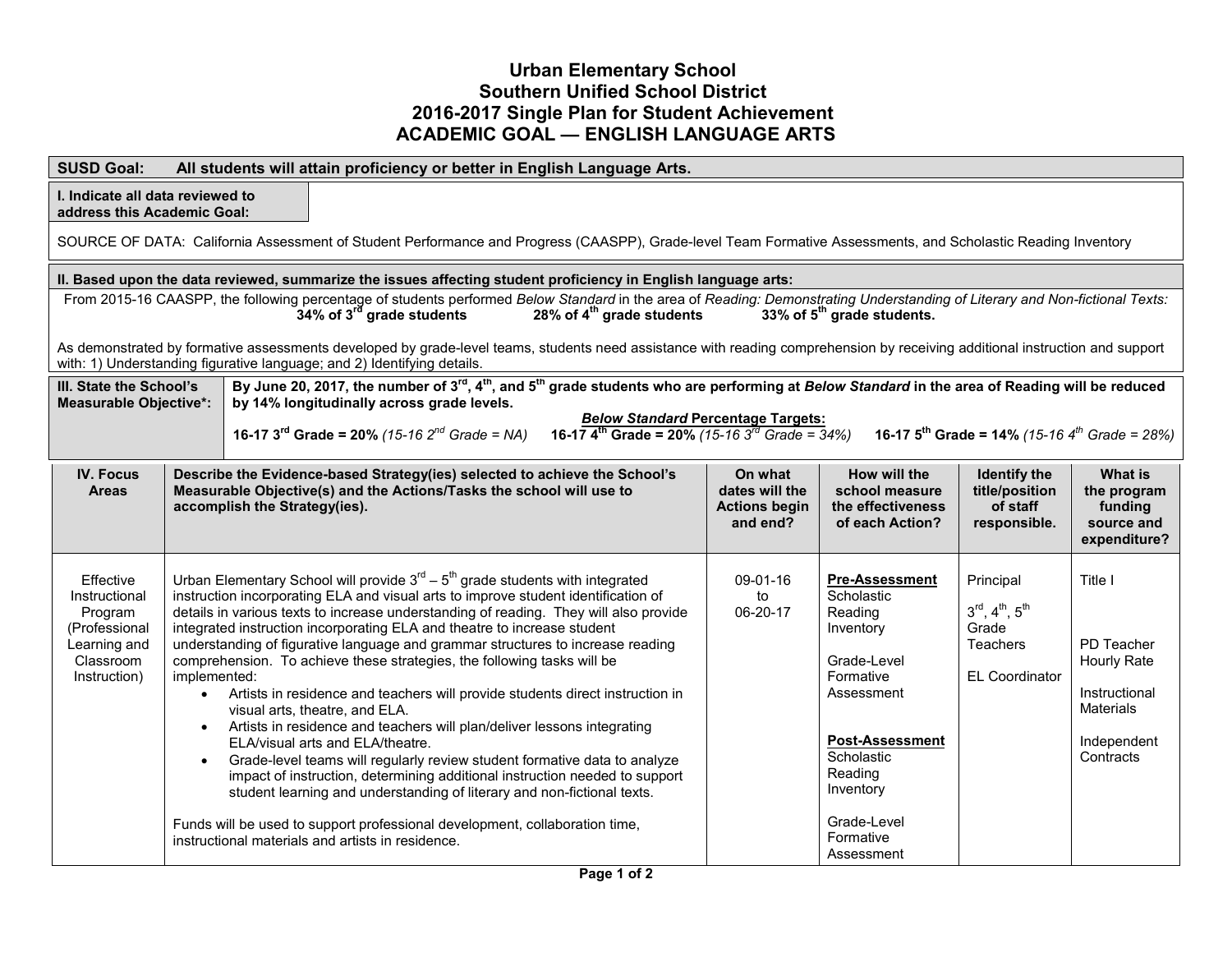| <b>IV. Focus</b><br><b>Areas</b> | Describe the Evidence-based Strategy(ies) selected to achieve the School's<br>Measurable Objective(s) and the Actions/Tasks the school will use to<br>accomplish the Strategy(ies).                                                                                                                                                                                                                                                                                                                                       | On what<br>dates will the<br><b>Actions begin</b><br>and end? | How will the<br>school measure<br>the effectiveness<br>of each Action? | <b>Identify the</b><br>title/position<br>of staff<br>responsible. | What is<br>the program<br>funding<br>source and<br>expenditure? |
|----------------------------------|---------------------------------------------------------------------------------------------------------------------------------------------------------------------------------------------------------------------------------------------------------------------------------------------------------------------------------------------------------------------------------------------------------------------------------------------------------------------------------------------------------------------------|---------------------------------------------------------------|------------------------------------------------------------------------|-------------------------------------------------------------------|-----------------------------------------------------------------|
|                                  | Applying evidence-based arts learning strategies to support student achievement of<br>ELA grade-level CA Standards and Higher Order Thinking Skills is based on:<br>Arts for Academic Achievement: What Does Arts Integration Do for<br>Students by Ingram & Reidell, 2003.<br>How Arts Integrations Support Student Learning: Students Shed Light on<br>the Connections by DeMoss & Morris, 2002.<br>The Effects of the Arts IMPACT Curriculum on the Ohio 4 <sup>th</sup> Grade<br>Profieciency Test by Forsythe, 2005. |                                                               | 16-17 CAASPP<br>ELA                                                    |                                                                   |                                                                 |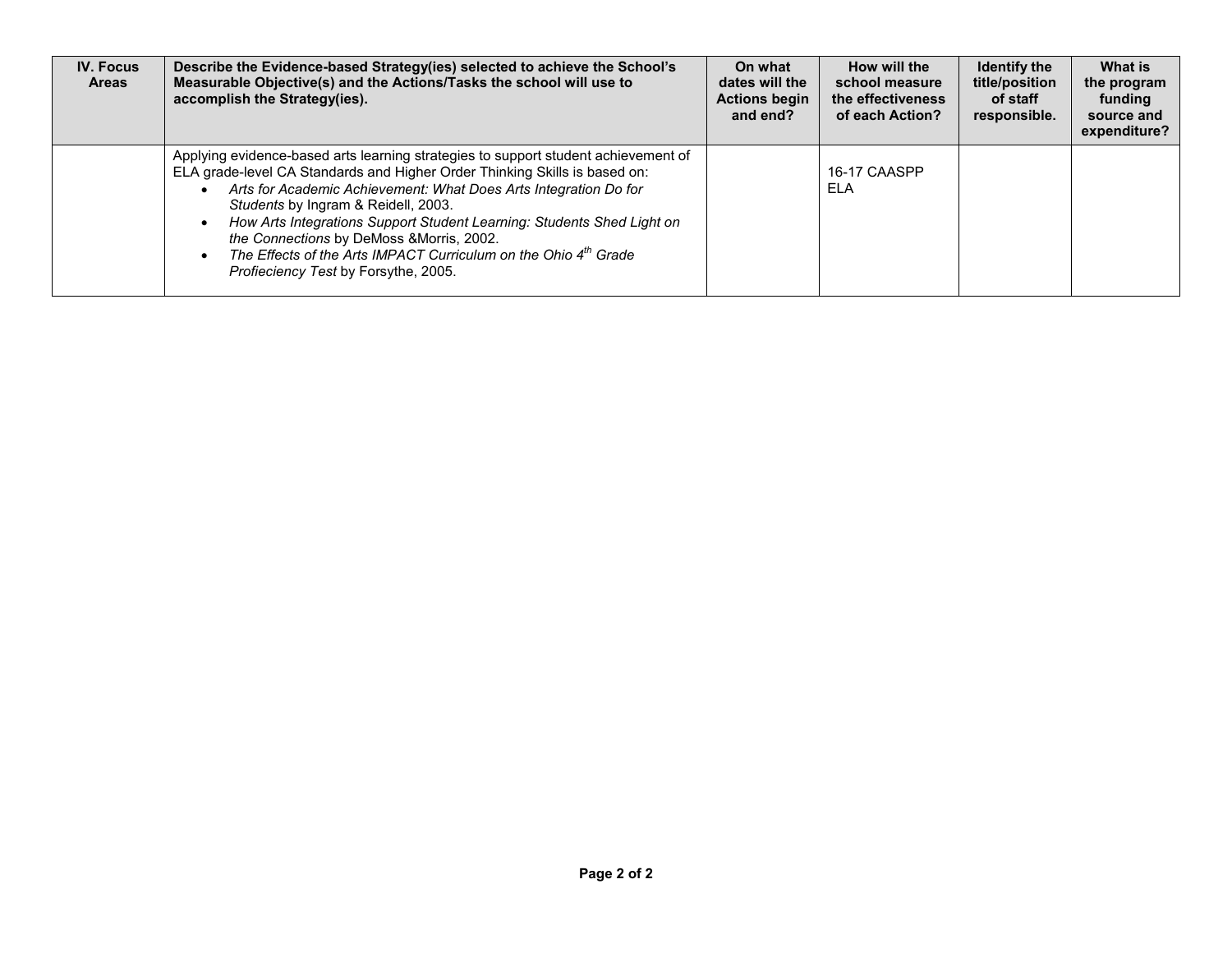### **Municipal Elementary School Metropolitan Unified School District 2016-2017 Single Plan for Student Achievement SOCIAL / EMOTIONAL GOAL — SUSPENSION/EXPULSION and NON-COGNITIVE SKILLS**

### **MUSD Goal: To provide a physically and emotionally safe climate and learning environment that is culturally responsive to all students.**

**I. Indicate all data reviewed to address this Academic Goal:** SOURCE OF DATA: Specific Indicators from Municipal ES's Student Information System: Student Attendance Data, Suspension Data, and Student Office Referral Data **II. Based upon the data reviewed, summarize the issues affecting suspension/expulsion and non-cognitive skills:** 2015-16 Suspension Rate was .56%. Due to suspensions, 4 students lost a total of 6 instructional days and overall school attendance was decreased by 6 days. The total number of Student Office/Behavior Referrals was three hundred twenty-three (323) with one hundred eighty-eight (188) students receiving referrals. From the total number of students receiving Student Office/Behavior Referrals, a total of one hundred eighty-two (182) instructional hours were lost due to students being referred and sent directly to the office during the school day. **III. State the School's Measurable Objective\*:** To ensure all students receive the maximum number of instructional minutes during the school day by increasing the overall school attendance, Municipal ES will reduce the Suspension Rate from .56% to 0%. To ensure all students receive the maximum number of instructional minutes during the school day, the total number of Student Office/Behavior Referrals will be reduced from 323 to 194 (40% reduction) and lost instructional hours from 182 to 109 (40% reduction). **IV. Focus Areas Describe the Evidence-based Strategy(ies) selected to achieve the School's Measurable Objective(s) and the Actions/Tasks the school will use to accomplish the Strategy(ies). On what dates will the Actions begin and end? How will the school measure the effectiveness of each Action? Identify the title/position of staff responsible. What is the program funding source and expenditure?** Social / Emotional Interventions The MUSD District Arts Coordinator will: • Facilitate professional development for Municipal ES teachers to incorporate a dance, standards-based instructional model that specifically strengthens the school's Positive School-Wide Behavior and aligned to the school's Positive Behavior Plan • Assist in designing interventions that incorporate dance/arts strategies to address students with targeted behavioral needs The *Dance Company* (arts organization) will: • Provide dance instruction incorporating self-behavior strategies to improve self-regulation and impulse control to improve overall student behavior • Facilitate a culminating student performance at all grade levels to 08-22-16 To 05-30-17 **Pre-Assessment** August, September and October 2016: • Suspension Data • Student Office/Behavior Referrals • Student Attendance Principal Assistant Principal **Teachers** District Arts Coordinator Title I Service **Contract**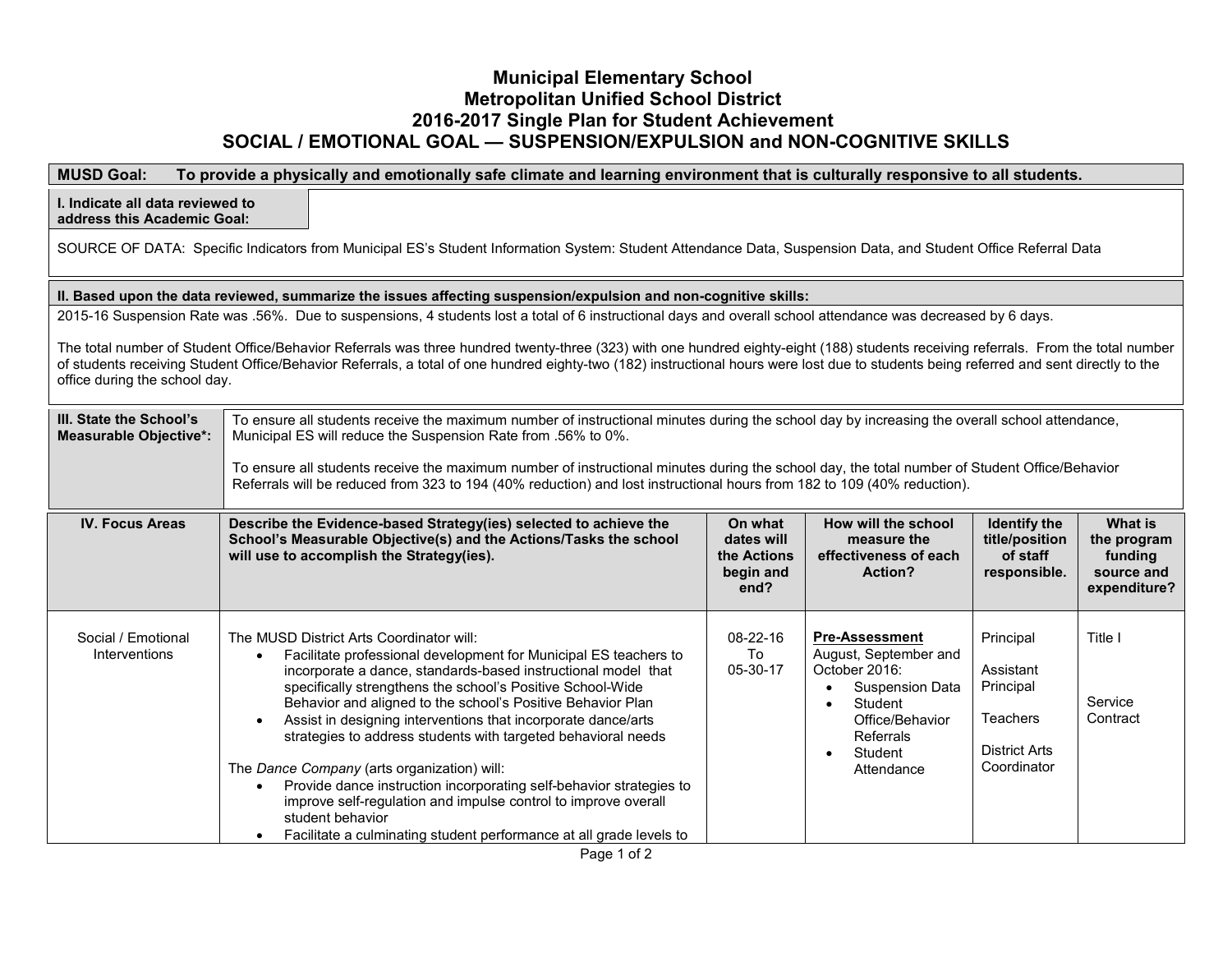| <b>IV. Focus Areas</b> | Describe the Evidence-based Strategy(ies) selected to achieve the<br>School's Measurable Objective(s) and the Actions/Tasks the school<br>will use to accomplish the Strategy(ies).                                                                                                                                                                                                                                                                                                                                                                                                                                                                                                                     | On what<br>dates will<br>the Actions<br>begin and<br>end? | How will the school<br>measure the<br>effectiveness of each<br>Action?                                                                                                                                                                                                      | <b>Identify the</b><br>title/position<br>of staff<br>responsible. | What is<br>the program<br>funding<br>source and<br>expenditure? |
|------------------------|---------------------------------------------------------------------------------------------------------------------------------------------------------------------------------------------------------------------------------------------------------------------------------------------------------------------------------------------------------------------------------------------------------------------------------------------------------------------------------------------------------------------------------------------------------------------------------------------------------------------------------------------------------------------------------------------------------|-----------------------------------------------------------|-----------------------------------------------------------------------------------------------------------------------------------------------------------------------------------------------------------------------------------------------------------------------------|-------------------------------------------------------------------|-----------------------------------------------------------------|
|                        | engage the school community and parents, reinforcing the<br>understanding of positive student behaviors and expectations.<br>Provide these evidence-based services aligned with the research<br>by Smithrim and Upitis (2005) "Lessons through the Arts: Lessons<br>of Engagement" using arts integration to improve student social<br>and emotional behavior outcomes.<br>The District Arts Coordinator and Dance Company will collectively:<br>Provide bilingual presentations at ELAC, SSC, and Back-To-<br>School meetings to parents about the arts integration strategies<br>being taught at school to improve student behavior and educate<br>parents about the school's Positive Behavior Plan. |                                                           | <b>Post-Assessment</b><br>January, February, and<br>March 2017:<br><b>Suspension Data</b><br>Student<br>Office/Behavior<br>Referrals<br>Student<br>Attendance<br>Overall 16-17 Data:<br>Suspension Data<br>Student<br>Office/Behavior<br>Referrals<br>Student<br>Attendance |                                                                   |                                                                 |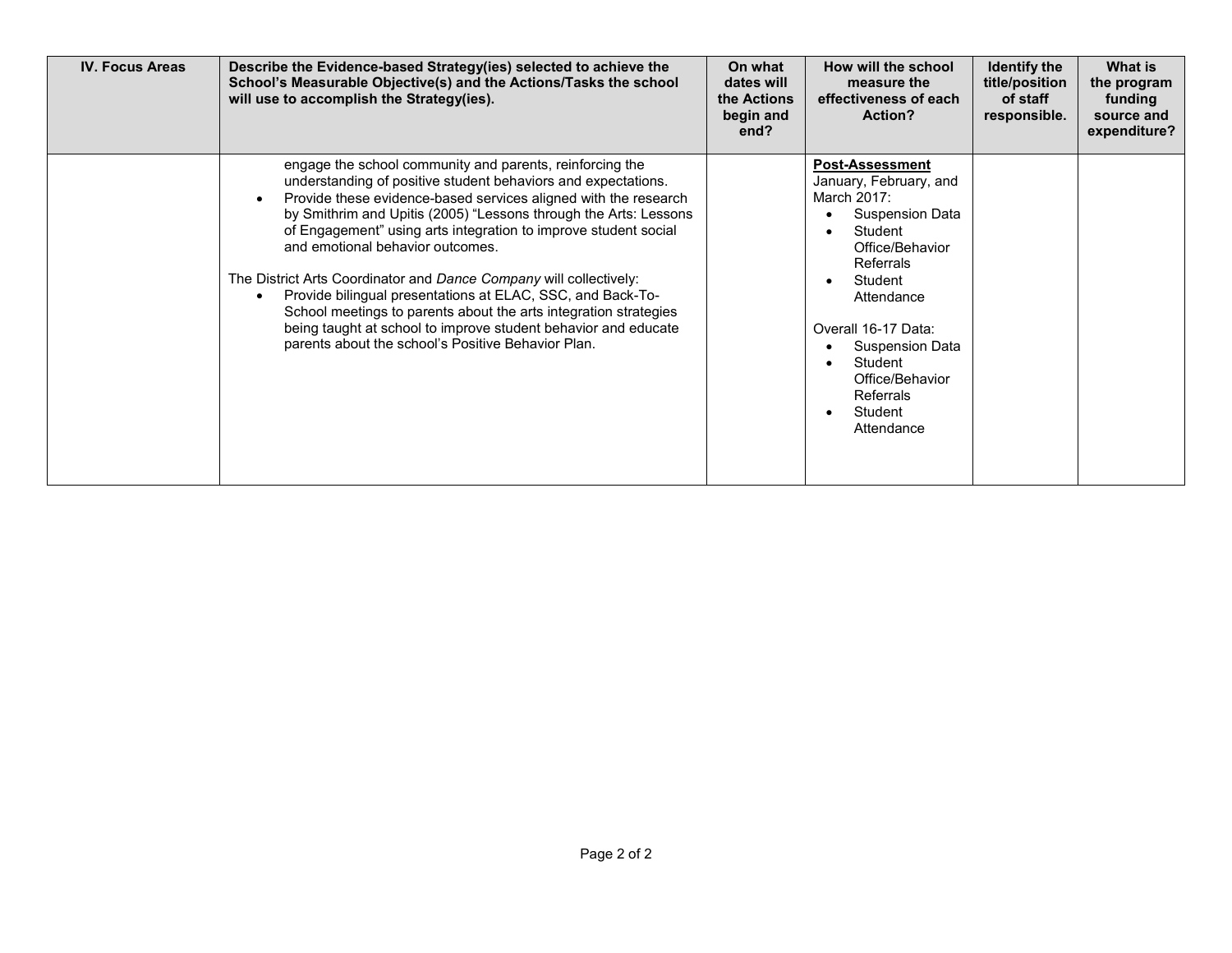## **City Middle School Northern Unified School District 2016-2017 Single Plan for Student Achievement SOCIAL / EMOTIONAL GOAL — ATTENDANCE, SUSPENSION/EXPULSION and NON-COGNITIVE SKILLS**

| <b>NUSD Goal:</b><br>students.                                                                                                                                                                  | Provide a safe and welcoming environment through engagement strategies that promote the personal and social-emotional health of                                                                                                                                                                                                                                                                                                                                                                                                                                                     |                                                           |                                                                                                                               |                                                                                             |                                                                        |  |  |  |  |  |
|-------------------------------------------------------------------------------------------------------------------------------------------------------------------------------------------------|-------------------------------------------------------------------------------------------------------------------------------------------------------------------------------------------------------------------------------------------------------------------------------------------------------------------------------------------------------------------------------------------------------------------------------------------------------------------------------------------------------------------------------------------------------------------------------------|-----------------------------------------------------------|-------------------------------------------------------------------------------------------------------------------------------|---------------------------------------------------------------------------------------------|------------------------------------------------------------------------|--|--|--|--|--|
| I. Indicate all data reviewed to<br>address this Academic Goal:<br>SOURCE OF DATA: 2014-2015 and 2015-2016 Student Attendance Data, Student Suspension and Referral Data, Annual Student survey |                                                                                                                                                                                                                                                                                                                                                                                                                                                                                                                                                                                     |                                                           |                                                                                                                               |                                                                                             |                                                                        |  |  |  |  |  |
| II. Based upon the data reviewed, summarize the issues affecting suspension/expulsion and non-cognitive skills:                                                                                 |                                                                                                                                                                                                                                                                                                                                                                                                                                                                                                                                                                                     |                                                           |                                                                                                                               |                                                                                             |                                                                        |  |  |  |  |  |
|                                                                                                                                                                                                 | The Overall Attendance Rate for City MS was 94% in both 14-15 and 15-16 school years<br>Total Discipline Suspensions and Referrals in 15-16 was1,238<br>71% of 7 <sup>th</sup> grade students expressed feeling Safe/Very Safe in Spring 2016 on CMS survey<br>Analyzing this student data demonstrated that over 50% of the students with poor attendance and /or substantial number of referrals is "double-blocked" into an additional ELA<br>and/or math intervention class, eliminating their opportunity to take an elective class. City MS daily schedule is a 6-period day. |                                                           |                                                                                                                               |                                                                                             |                                                                        |  |  |  |  |  |
| III. State the School's<br><b>Measurable Objective*:</b>                                                                                                                                        | Improve school safety and climate by implementing strategies that encourage and enable students to attend school regularly, participate as engaged<br>learners in classroom instruction, and demonstrate positive interactions with others.<br>Measurable Targets:<br>Increase annual Overall Attendance Rate to 96%<br>$\bullet$<br>Decrease student tardies by 25%<br>Increase 7 <sup>th</sup> graders feeling Safe/Very Safe to 82%<br>Decrease Total Discipline Suspensions and Referrals by 25%                                                                                |                                                           |                                                                                                                               |                                                                                             |                                                                        |  |  |  |  |  |
| <b>IV. Focus Areas</b>                                                                                                                                                                          | Describe the Evidence-based Strategy(ies) selected to achieve the<br>School's Measurable Objective(s) and the Actions/Tasks the school<br>will use to accomplish the Strategy(ies).                                                                                                                                                                                                                                                                                                                                                                                                 | On what<br>dates will<br>the Actions<br>begin and<br>end? | How will the school<br>measure the<br>effectiveness of<br>each Action?                                                        | <b>Identify the</b><br>title/position of<br>staff<br>responsible.                           | <b>What is</b><br>the program<br>funding<br>source and<br>expenditure? |  |  |  |  |  |
| Social / Emotional<br>Interventions                                                                                                                                                             | City MS's Student Success Team will analyze student information to select<br>students with:<br>1) excessive behavioral issues; and/or<br>2) attendance issues; and<br>3) no elective.<br>A $7th$ period music class (intervention class) will be provided to these<br>students. Upon parent approval, students will be enrolled to participate with                                                                                                                                                                                                                                 | 09-06-16<br>To<br>06-09-17                                | <b>Pre-Assessment</b><br>2015-16 Data:<br>School<br>Attendance<br>Classroom<br>Attendance<br>Tardy<br>Discipline<br>Referrals | <b>Student Success</b><br>Team (SST)<br>Counseling Dept.<br>Music Teacher<br>Administration | Title I<br>Teacher<br>Hourly Rate<br>Instructional<br><b>Materials</b> |  |  |  |  |  |